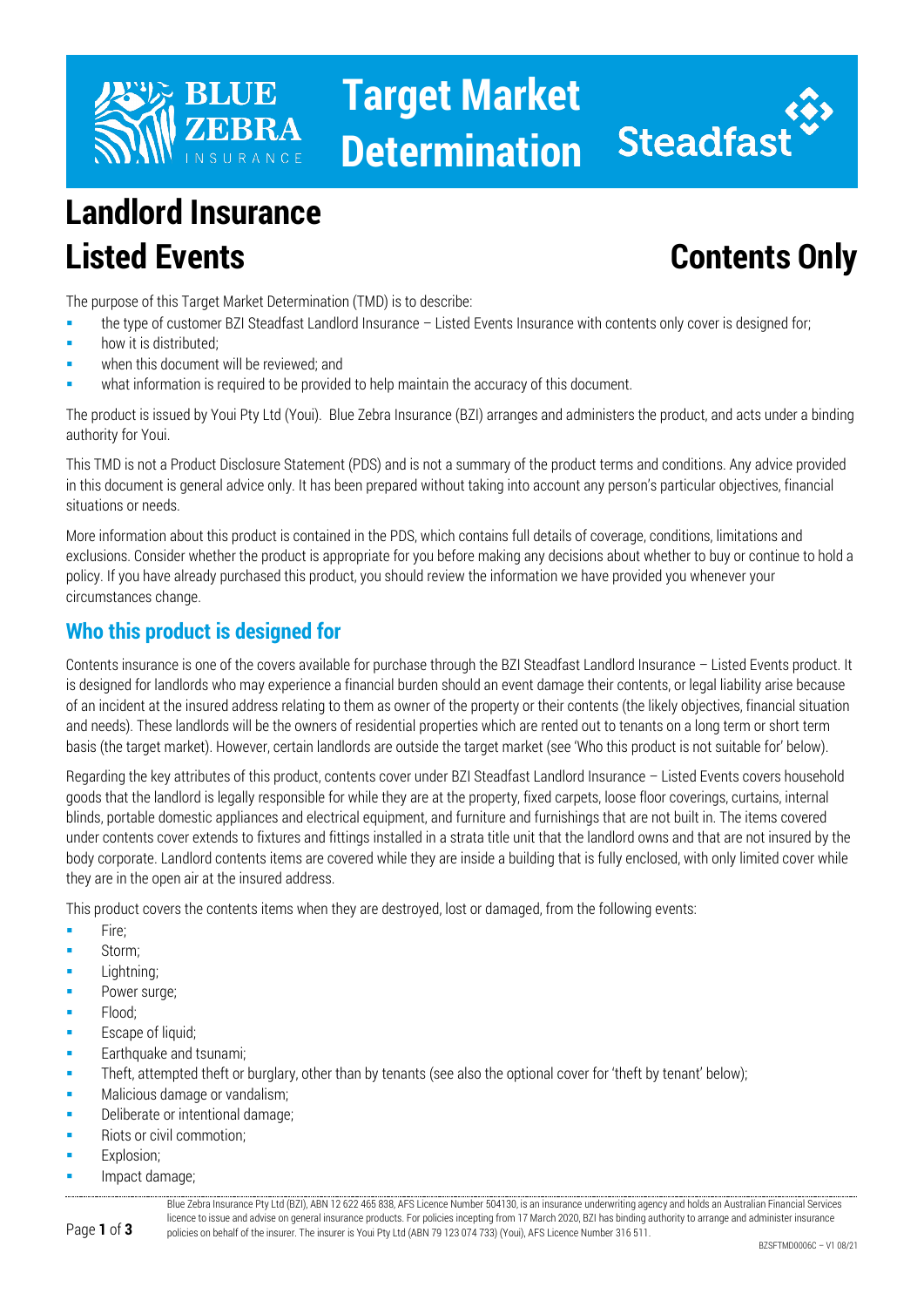



- Damage by tenant's pets (limited cover);
- Animal damage; and
- Broken glass.

In addition to repairing or replacing the contents items when they are damaged, the product will also provide for additional benefits that cover things such as removing any damaged items and locating the source of escaped liquid.

The product also provides some additional covers for situations such as when the landlord's keys have been stolen, for malicious damage or vandalism to a body corporate building that the landlord is liable for, or where there is electric motor burnout in certain contents items.

Another key attribute of BZI Steadfast Landlord Insurance – Listed Events is cover for legal liability. This provides protection to the landlord if they become liable to pay for the death of or injury to unrelated people, or damage to their property, for incidents in relation to them owning the property and landlord contents at the insured address.

There are also some optional covers for purchase to meet more specific objectives, financial situation and needs of landlords. Where included on the policy, these covers are further key attributes of BZI Steadfast Landlord Insurance – Listed Events:

- (a) **Theft by tenant** designed for landlords who may experience a financial burden from the theft of contents items by their tenant or a visitor of their tenant. Further, when there is a claim paid for theft by tenant this cover may provide an additional benefit for limited legal expenses that the landlord incurs when seeking to recover from the tenant (or their visitor).
- (b) **Loss of rent** designed for landlords who may experience a financial burden if the property becomes uninhabitable or untenantable and as a result they do not get rental income. For example if there is damage or destruction of the contents at the insured address, or the tenants are unable to access the property due to damage or destruction at a nearby property.
- (c) **Rent default** designed for landlords who may experience a financial burden if their tenant stops paying the rent that is owed under a long term rental agreement, including if they vacate the property without giving the required notice and leaving unpaid rent, or stop paying rent and refuse to vacate the property.
- (d) **Special contents** designed for landlords that are the owners of landlord contents items that are more valuable in nature who want to make sure they are insured for their full value if they experience a financial loss as a result of those items being damaged.

All the above key attributes make BZI Steadfast Landlord Insurance – Listed Events cover likely to be consistent with the likely objectives, financial situation and needs of the target market because it provides cover, or the option to add cover, for events that may result in significant damage to the landlord's contents, or loss of rental income from the property. The product provides coverage for the typical types of contents items that landlords expect to be considered part of the insured property. The product also provides coverage for legal liability arising because of incidents at the insured address that the landlord may be liable for given their ownership of the property.

### **Who this product is not suitable for**

This product is not suitable for landlords whose contents are:

- **Part of a hotel, motel or bed and breakfast accommodation;**
- **part of a boarding house or hostel;**
- contained within a dwelling that is poorly maintained and not in an occupiable, liveable condition.

### **Distribution conditions**

BZI Steadfast Landlord Insurance – Listed Events can only be purchased through a Steadfast broker authorised by BZI. BZI has contractual arrangements with Steadfast brokers (including their Authorised Representatives) who are appropriately licensed to sell their products, and as part of their licensing these brokers have adequate training to provide this product to their customers. BZI has a range of supervision and monitoring procedures, and provides training and support regarding the process to follow for getting quotes for this product and administering the policies once purchased.

When completing a quote, the BZI processes include a number of questions that enable the collection of information that help to determine if the applicant is within the target market for this product, if we will insure them and their contents, and for what premium and excess. The customer should always answer these questions accurately and check with their intermediary if they are not sure what a question means.